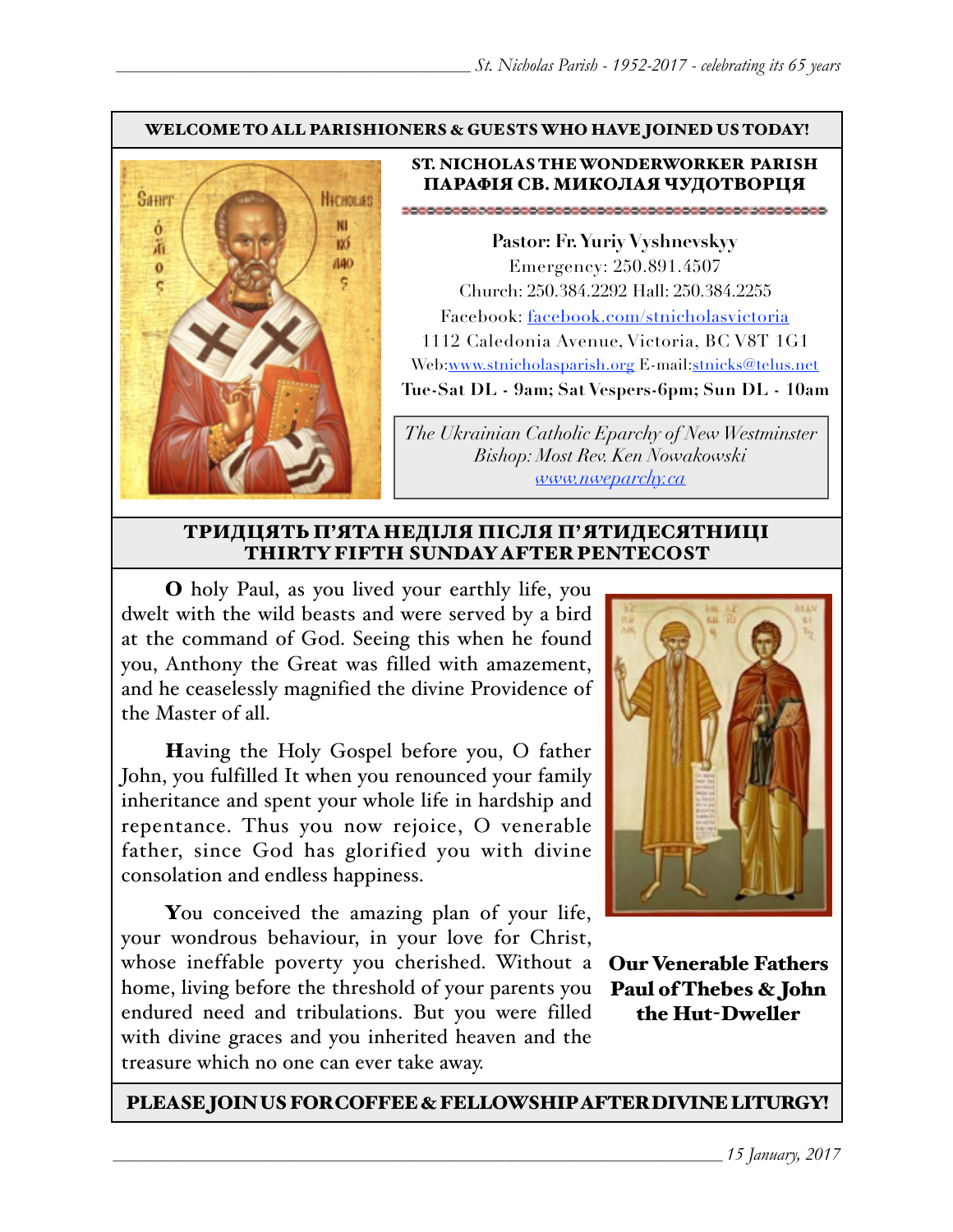| <b>SUNDAY HYMNS</b>                                                                                                                                                                                                                                                                                                                                                                                                                            |                                                                                                                                                                                              |                                                        |                                                                        |                                      |           |
|------------------------------------------------------------------------------------------------------------------------------------------------------------------------------------------------------------------------------------------------------------------------------------------------------------------------------------------------------------------------------------------------------------------------------------------------|----------------------------------------------------------------------------------------------------------------------------------------------------------------------------------------------|--------------------------------------------------------|------------------------------------------------------------------------|--------------------------------------|-----------|
| <b>OPENING HYMN</b>                                                                                                                                                                                                                                                                                                                                                                                                                            |                                                                                                                                                                                              |                                                        | Бог Предвічний / God Eternal pg. 28-29                                 |                                      |           |
| <b>COMMUNION HYMN</b>                                                                                                                                                                                                                                                                                                                                                                                                                          |                                                                                                                                                                                              |                                                        | Небо і Земля / Heaven and Earth pg. 72-74                              |                                      |           |
| <b>CLOSING HYMN</b>                                                                                                                                                                                                                                                                                                                                                                                                                            |                                                                                                                                                                                              |                                                        | Возвеселімся Всі Разом Нині / Today We Gather in Celebration pg. 54-55 |                                      |           |
| Please join us today in singing our Sunday hymns!                                                                                                                                                                                                                                                                                                                                                                                              |                                                                                                                                                                                              |                                                        |                                                                        |                                      |           |
| <b>SUNDAY &amp; DAILY SCHEDULE</b>                                                                                                                                                                                                                                                                                                                                                                                                             |                                                                                                                                                                                              |                                                        |                                                                        |                                      |           |
| SUNDAY, January 15                                                                                                                                                                                                                                                                                                                                                                                                                             | Divine Liturgy - for the Parishioners of St Nicholas Parish                                                                                                                                  |                                                        |                                                                        | 10:00 AM                             |           |
| MONDAY, January 16                                                                                                                                                                                                                                                                                                                                                                                                                             |                                                                                                                                                                                              | <b>NO SERVICES</b>                                     |                                                                        |                                      | ********* |
| TUESDAY, January 17                                                                                                                                                                                                                                                                                                                                                                                                                            | Divine Liturgy of St John Chrysostom                                                                                                                                                         |                                                        |                                                                        | 9:00 AM                              |           |
| <b>WEDNESDAY, January 18</b>                                                                                                                                                                                                                                                                                                                                                                                                                   |                                                                                                                                                                                              | Divine Liturgy of St John Chrysostom                   |                                                                        |                                      | 9:00 AM   |
| THURSDAY, January 19                                                                                                                                                                                                                                                                                                                                                                                                                           |                                                                                                                                                                                              | Divine Liturgy of St John Chrysostom                   |                                                                        |                                      | 9:00 AM   |
| FRIDAY, January 20                                                                                                                                                                                                                                                                                                                                                                                                                             |                                                                                                                                                                                              |                                                        |                                                                        | Divine Liturgy of St John Chrysostom |           |
| SATURDAY, January 21                                                                                                                                                                                                                                                                                                                                                                                                                           |                                                                                                                                                                                              | Divine Liturgy of St John Chrysostom<br><b>Vespers</b> |                                                                        | 9:00 AM<br>6:00 PM                   |           |
| <b>SUNDAY, January 22</b>                                                                                                                                                                                                                                                                                                                                                                                                                      |                                                                                                                                                                                              |                                                        | Divine Liturgy - for the Parishioners of St Nicholas Parish            |                                      | 10:00 AM  |
| Please Note: to request a Divine Liturgy for a special intention, please see Fr. Yuriy to arrange for it!                                                                                                                                                                                                                                                                                                                                      |                                                                                                                                                                                              |                                                        |                                                                        |                                      |           |
| <b>SUNDAY EPISTLE READERS</b>                                                                                                                                                                                                                                                                                                                                                                                                                  |                                                                                                                                                                                              |                                                        |                                                                        |                                      |           |
| <b>DATE</b>                                                                                                                                                                                                                                                                                                                                                                                                                                    | <b>READING</b>                                                                                                                                                                               |                                                        | <b>UKRAINIAN</b>                                                       | <b>ENGLISH</b>                       |           |
| SUNDAY, January 15                                                                                                                                                                                                                                                                                                                                                                                                                             | Gal. 6: 11-18                                                                                                                                                                                | Natalia Bryndak                                        |                                                                        | Darryl Huculak                       |           |
| SUNDAY, January 22                                                                                                                                                                                                                                                                                                                                                                                                                             | Eph. 2:4-10                                                                                                                                                                                  | Liliia Palyvoda                                        |                                                                        | Graciela Spaciuk-Schwarz             |           |
| SUNDAY, January 29                                                                                                                                                                                                                                                                                                                                                                                                                             | 1Tim. 4:9-15                                                                                                                                                                                 | Motria Koropecky                                       |                                                                        | William Vanderven                    |           |
| SUNDAY, February 5                                                                                                                                                                                                                                                                                                                                                                                                                             | 2 Tim. 3: 10-15                                                                                                                                                                              | Yuliya Pelekhata                                       |                                                                        | Marian Chalifoux                     |           |
| Thank you, Epistle readers, for your service in proclaiming God's Word!                                                                                                                                                                                                                                                                                                                                                                        |                                                                                                                                                                                              |                                                        |                                                                        |                                      |           |
| PARISH COUNCIL EXECUTIVE                                                                                                                                                                                                                                                                                                                                                                                                                       |                                                                                                                                                                                              |                                                        | <b>PASTORAL MINISTRY &amp; HOLY MYSTERIES</b>                          |                                      |           |
| CHAIRPERSONAlec Rossa - 250.472.3374<br>VICE-CHAIRPERSONDarlene DeMerchant - 250.727.3837<br>SECRETARYCindy Lazaruk - 778.677.9072<br>TREASURERWilliam Vanderven - 250.478.1458<br>FINANCIAL SECRETARYDavid Newberry - 250.598.8197<br>FUNDRAISING/HALL RENTALRobert Herchak - 250.386.7872<br>MAINTENANCEMurray Chapman - 250.658.4769<br>LITURGICAL COMMITTEEMotria Koropecky - 250.658.3051<br>MEMBER AT LARGECaroline Smudy - 778.440.9419 | BAPTISMSby appointment<br>MARRIAGESsix months notice should<br>be given to the parish priest, and he should be<br>contacted before any other arrangements are made<br>FUNERALSby appointment |                                                        |                                                                        |                                      |           |
| VIBRANT PARISHDarlene DeMerchant - 250.727.3837<br><b>Bequests &amp; Wills:</b> Leaving a bequeath is a process of giving a donation through your will. It is                                                                                                                                                                                                                                                                                  |                                                                                                                                                                                              |                                                        |                                                                        |                                      |           |

simply a distribution from your estate to a charitable organization through your last will and testament. It can be as small or as large a donation as you wish. It is important that you talk to your lawyer about the process. In your kindness please remember St Nicholas the Wonderworker Ukrainian Catholic Church in your bequeath and will. If anyone wishes to make such a bequeath in their will, the following clause may be included or added to a will: "I give, devise, and bequeath to St Nicholas the Wonderworker Ukrainian Catholic Parish - 1112 Caledonia Avenue, Victoria BC, V8T 1G1, the sum of \$  $\qquad \qquad$  (or  $\qquad \qquad$  % of my estate), to be used for the benefit of the parish and it's pastoral activities."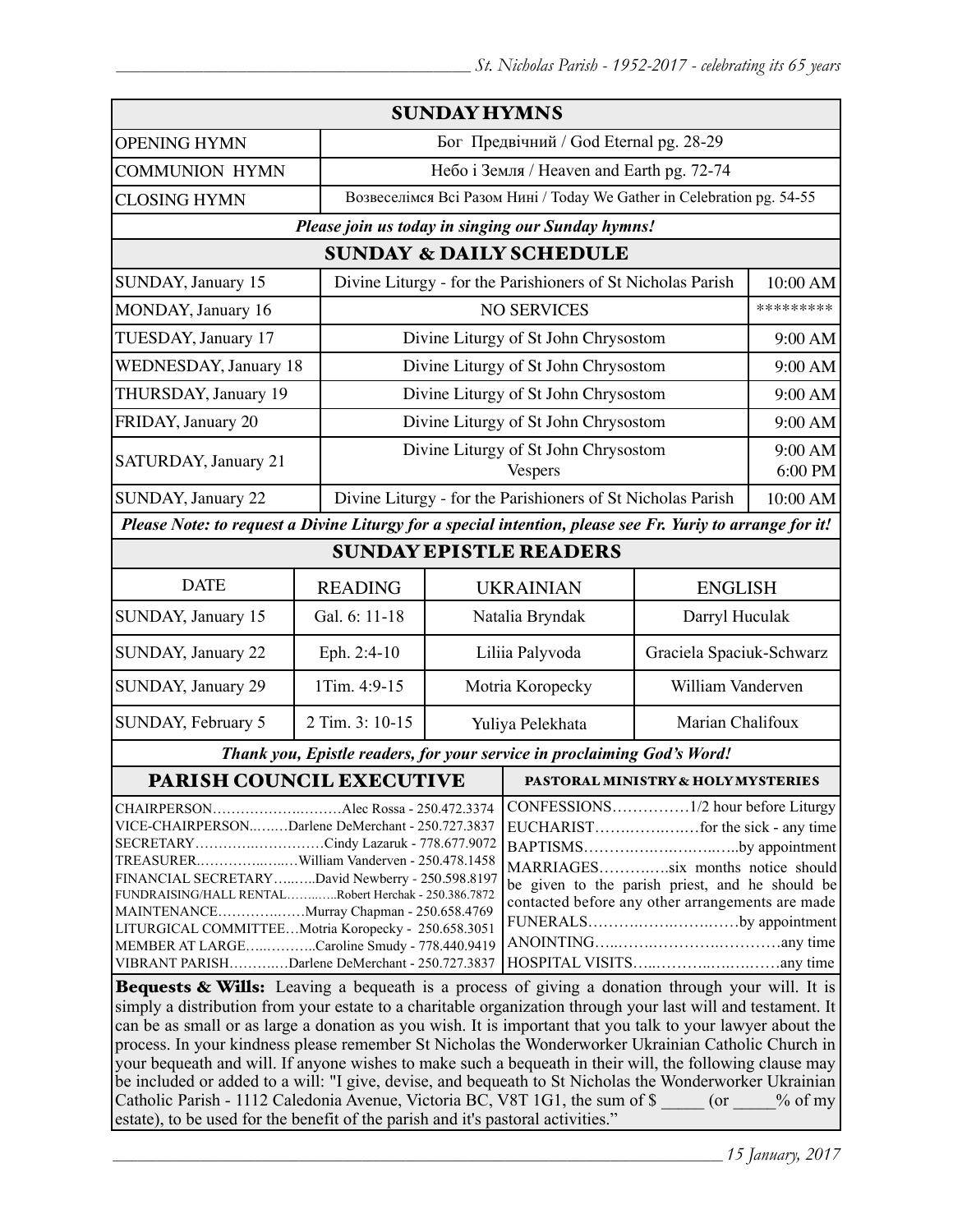## **Vibrant Parish Prayer**

**O** God, Creator of Heaven and Earth! Because of your indescribable love for us, you sent your Only-Begotten Son, Our Lord and Saviour, Jesus Christ - The Way, The Truth, and The Life and our Salvation. In His name, we turn to You. Strengthen our hearts and minds in Christian love and in unity of purpose as we strive to build a Vibrant Parish. Give us the grace to model our lives according to the Word of God. Instill in us the desire to pray and to celebrate the Holy Mysteries as one Christian Family in our Parish Community. Inspire us to follow Your great command to be a servant to the less fortunate among us! Grant this, O Lord, through the mercies and love for mankind of Your Only-Begotten Son with whom You are blessed, together with Your All-Holy, Good and Life-Giving Spirit, now and forever and ever. Amen!



## **The Vibrant Parish**

**A Place To Encounter The Living Christ** Through the word, the Holy Mysteries & Prayer, Serving One's Neighbor, Leadership Fostering & Serving Unity and Missionary Spirit (His Beatitude Sviatoslav)



### **Молитва Живої Парафії**

**Г**осподи Ісусе Христе, Пастирю Добрий, як колись Ти пригорнув заблуканих овечок, щоб вони пізнали Твій голос і були Твоїм стадом, так і сьогодні глянь ласкаво з небесних висот на нашу парафію та зішли на неї Твого Святого Духа, щоб вона була місцем пізнання радості Доброї Новини. Скріплюй нас Твоєю присутністю та єднай нас кожночасно в молитві. Даруй нам духа служіння ближньому, щоб у нашій парафії кожний міг зустріти Тебе, милостивого Бога. Благослови наш духовний провід Твоєю мудрістю і дай, щоб ніхто з нас не шкодував ні часу, ні талантів, ні матеріальних дібр для розбудови Твого царства. Єднай нас у мирі та злагоді, щоб ми були Твоєю спільнотою любові. Всели в нас місійного духа, щоб ми стали тим світилом євангельського слова, молитви і добрих діл, що кличе кожного до участі в Божественному житті, щоб славилося, Спасе, Твоє Ім'я з безначальним Твоїм Отцем та пресвятим, благим і животворящим Твоїм Духом нині, і повсякчас, і на віки віків. Амінь.

# DIVINE LITURGY PROPERS

*The Divine Liturgy - An Anthology for Worship: Liturgy - pg. 388-461; propers - pg. 333* 

**Troparion, Tone 2:** When You went down to death, O Life Immortal,\* You struck Hades dead with the blazing light of Your divinity.\* When You raised the dead from the nether world,\* all the powers of heaven cried out:\* "O Giver of Life, Christ our God, glory be to You!"

**Glory: Kontakion, Tone 2:** You rose from the tomb, O almighty Saviour;\* and Hades, seeing this wonder, was stricken with fear; and the dead arose.\* Creation saw and rejoices with You, and Adam exults.\* And the world, my Saviour, sings Your praises for ever.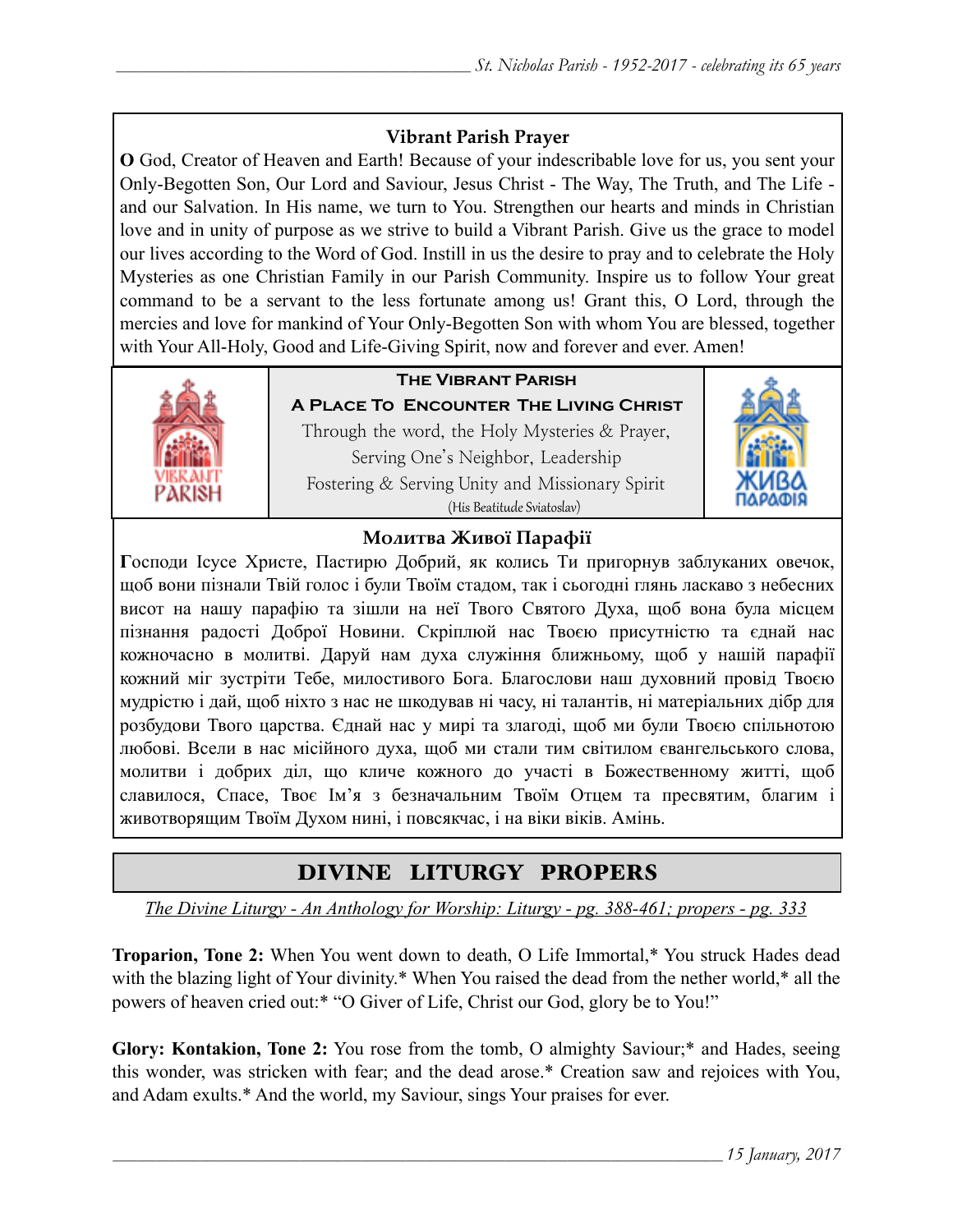**Now: Theotokion, Tone 2:** The tomb and death could not hold the Mother of God,\* unceasing in her intercession and an unfailing hope of patronage,\* for as the Mother of Life she was transferred to life\* by Him Who had dwelt in her ever-virgin womb.

**Prokeimenon, Tone 2:** The Lord is my strength and my song of praise, and He has become my salvation. *Verse:* The Lord has indeed chastised me, but He has not delivered me to death.

**Epistle - Col. 3:12-16 - A Reading from the Letter of Saint Apostle Paul to Colossians:** Brothers and sisters, put on then, as God's chosen ones, holy and beloved, heartfelt compassion, kindness, humility, gentleness, and patience, bearing with one another and forgiving one another, if one has a grievance against another; as the Lord has forgiven you, so must you also do. And over all these put on love, that is, the bond of perfection. And let the peace of Christ control your hearts, the peace into which you were also called in one body. And be thankful. Let the word of Christ dwell in you richly, as in all wisdom you teach and admonish one another, singing psalms, hymns, and spiritual songs with gratitude in your hearts to God.

**Alleluia, Tone 2:** *Verse:* The Lord will hear you in the day of tribulation; the name of the God of Jacob will shield you. *Verse:* Lord, grant victory to the king and hear us in the day that we shall call upon You.

**Gospel - Luke 18:18-27 -** At that time a certain ruler asked him, 'Good Teacher, what must I do to inherit eternal life?' Jesus said to him, 'Why do you call me good? No one is good but God alone. You know the commandments: "You shall not commit adultery; You shall not murder; You shall not steal; You shall not bear false witness; Honour your father and mother." ' He replied, 'I have kept all these since my youth.' When Jesus heard this, he said to him, 'There is still one thing lacking. Sell all that you own and distribute the money to the poor, and you will have treasure in heaven; then come, follow me.' But when he heard this, he became sad; for he was very rich. Jesus looked at him and said, 'How hard it is for those who have wealth to enter the kingdom of God! Indeed, it is easier for a camel to go through the eye of a needle than for someone who is rich to enter the kingdom of God.' Those who heard it said, 'Then who can be saved?' He replied, 'What is impossible for mortals is possible for God.'

**Communion Hymn:** Praise the Lord from the heavens;\* praise Him in the highest.\* Alleluia, alleluia,\* alleluia.

 $\Leftrightarrow$   $\Leftrightarrow$   $\Leftrightarrow$ 

**Тропар, глас 2:** Коли зійшов Ти до смерти, Життя безсмертне,\* тоді ад умертвив ти блистінням Божества.\* Коли ж і умерлих із глибин підземних воскресив Ти,\* всі сили небесні взивали:\* Життедавче, Христе Боже наш, слава Тобі.

**Слава: Кондак, глас 2:** Воскрес єси з гробу, всесильний Спасе,\* і ад, увидівши чудо, зжахнувся та й мертві встали;\* а творіння, бачивши, радіє з Тобою, й Адам веселиться,\* і світ, Спасе мій, повсякчас Тебе оспівує.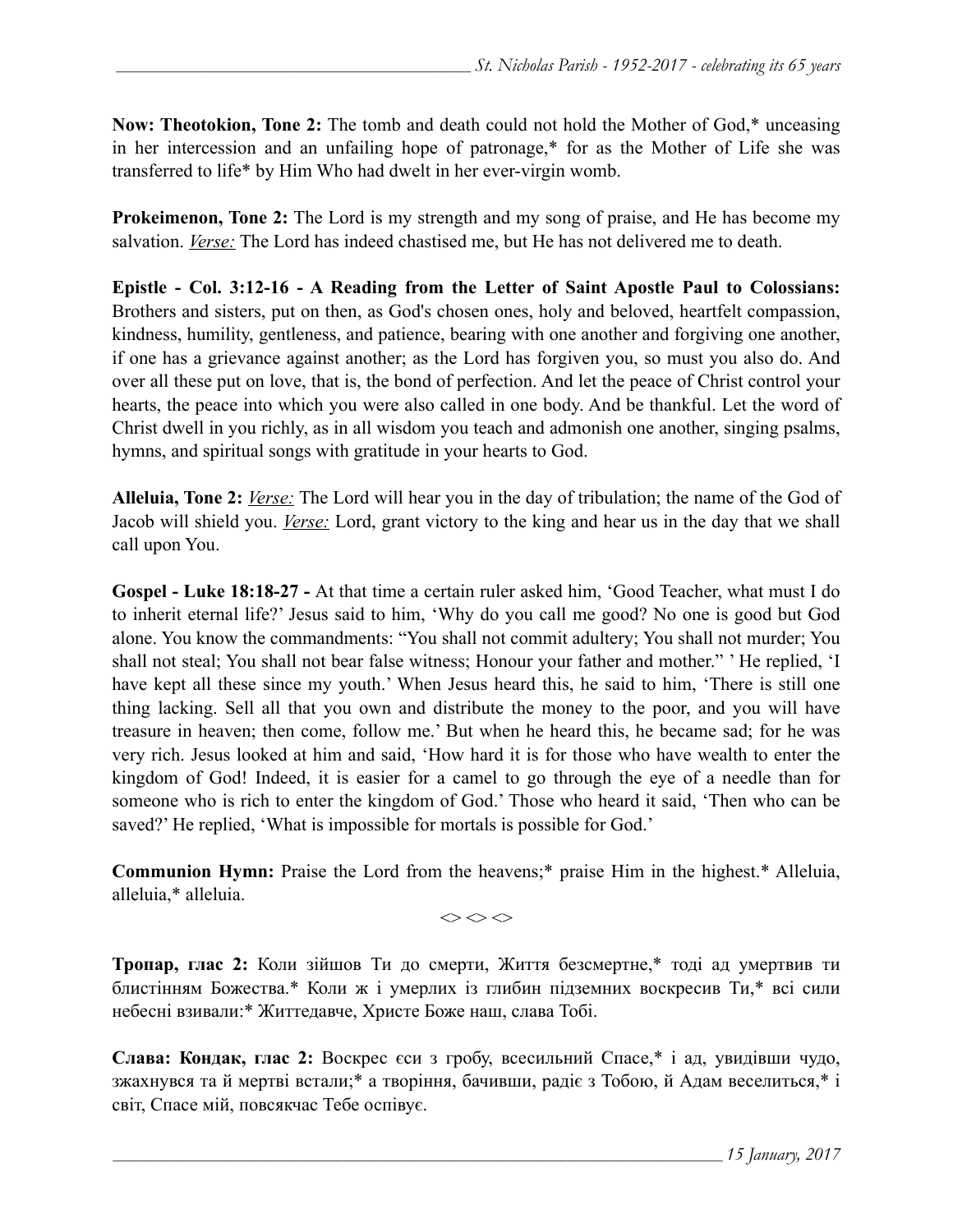**І нині: Богородичний, глас 2:** У молитвах невсипущу Богородицю,\* і в заступництві несхитне уповання не втримали в собі гріб і смерть;\* бо як Матір Життя покликав до життя Той,\* Хто в лоно вселився повсякчас дівственне.

**Прокімен, глас 2:** Господь – моя сила і моя пісня, \* і Він став моїм спасінням. *Стих:* Тяжко покарав мене Господь, та не передав мене смерті. *Стих:* Господь - моя сила і моя пісня, і Він став моїм спасінням.

**Апостол - Кол. 3:12-16 - До Колосян послання Святого Апостола Павла читання:** Браття і сестри, зодягніться, як Божі вибранці, святі та улюблені, у щире милосердя, добротливість, покору, лагідність, довготерпіння. Терпіть один одного, і прощайте собі, коли б мав хто на кого оскарження. Як і Христос вам простив, робіть так і ви! А над усім тим зодягніться в любов, що вона союз досконалости! І нехай мир Божий панує у ваших серцях, до якого й були ви покликані в одному тілі. І вдячними будьте! Слово Христове нехай пробуває в вас рясно, у всякій премудрості. Навчайте та напоумляйте самих себе! Вдячно співайте у ваших серцях Господеві псалми, гімни, духовні пісні!

**Алилуя, глас 2:** *Стих:* Вислухає тебе Господь у день печалі, захистить тебе ім'я Бога Якова. *Стих:* Господи, спаси царя і вислухай нас, коли будемо взивати до Тебе.

**Євангеліє - Лука 18:18-27 -** У той час приступив до Ісуса один знатний і спитав: "Учителю благий, що мені робити, щоб успадкувати життя вічне?" А Ісус озвавсь до нього: "Чому мене звеш благим? Ніхто не благий, хіба один Бог. Ти заповіді знаєш: не перелюбствуй, не вбивай, не кради, не свідкуй ложно, шануй свого батька і матір." Той же відповів: "Все це я зберіг змалку." Почувши те Ісус, сказав до нього: "Одного ще тобі бракує: продай усе, що маєш, і роздай бідним, і будеш мати скарб на небі; тоді прийди і йди слідом за мною." Почувши це, той засмутився вельми, бо був дуже багатий. Глянув Ісус на нього й мовив: "Як тяжко тим, що багатства мають, увійти в Царство Боже! Легше пройти верблюдові крізь вушко в голці, ніж багатому ввійти в Царство Боже." А ті, що слухали, сказали: "Хто ж тоді може спастися?" Він відповів: "Неможливе в людей, можливе є в Бога."

**Причасний:** Хваліте Господа з небес, хваліте Його на висотах. Алилуя, aлилуя, aлилуя!

# ANNOUNCEMENTS

✦**PARISH CALENDAR OF BIRTHDAYS & ANNIVERSARIES:** If you would like to be included in our Parish Calendar of Birthday and Anniversary celebrations, please put date in our calendar located at the church vestibule. Each week, we will list the names in our parish bulletin so we can celebrate these happy occasions together!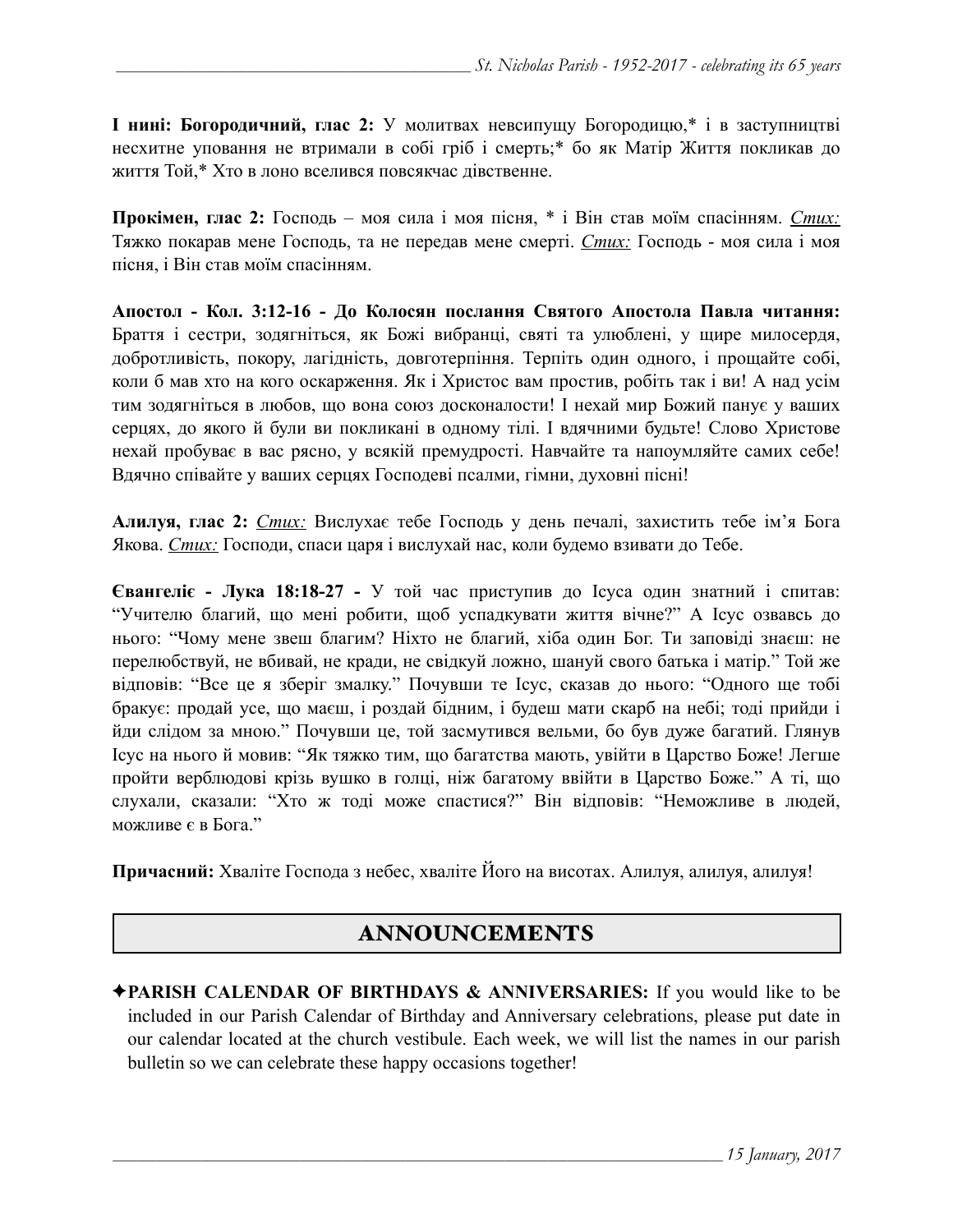- ✦**HAPPY BIRTHDAY** to ANITA DEWBERRY and all those who celebrated their birthdays this past week. May the Lord Our God continue to bless you abundantly and the Holy Mother of God protects you at all times. Многая Літа!
- ✦**PANAKHYDA:** right after Divine Liturgy the Panakhyda will be celebrated for late Julianna Shostak. May our Lord grant to her soul a place of rest where all of the souls of the saints abide and make her memory eternal. Вічная Пам'ять!
- ✦**PRAYER REQUEST:** Please keep in your prayers CAROL CHAPMAN, who is recovering after her eye surgery, and other members of our parish, our family and friends who are ailing, in hospitals, nursing homes and those who are not able to join actively in their community.
- ✦**JORDAN HOME BLESSING:** If you would like Fr. Yuriy to visit your family & bless your home with Jordan water (after Jan. 8) please fill out the Jordan Home Blessing sign-up sheet or contact him @ [stnicks@telus.net](mailto:stnicks@telus.net) or @ 250.384.2292
- ✦**TRAVELING ICON:** Anyone interested in gracing their home with Christ The Teacher Icon can call Darlene DeMerchant at 250.727.3837
- ✦**JOIN OUR CHOIR:** Do you enjoy singing? Please consider joining our St Nicholas Parish Choir and remember that we ALWAYS looking for new members! Contact Motria Koropecky for details at 250.658.3051
- ✦**CATECHISM ANNOUNCEMENT:** "*And they were bringing to Him also the infants, in order that He may be touching them; but after the disciples saw it, they rebuked them. But Jesus called them to Himself and said, Let alone the little children to come to Me, and cease hindering them; for of such is the kingdom of God*." We are happy to welcome all children to our St. Nicholas The Wonderworker catechism program. Weekly classes are scheduled Sunday morning during Divine Liturgy. We want your children to learn more about their Catholic faith, sacred scripture, feast days, and religious practices and customs of the Ukrainian Catholic church. If you have any questions, please do not hesitate to contact Marian Chalifoux at 250.507.1005
- ✦**THRIFTY'S PRE-PAID FOOD CARDS** We all have to buy groceries. Why not have 6% of it returned back to the church at no extra charge! Cards are available in \$100, \$200, and \$500 denominations. Talk to Alec after today's liturgy to pre- order your cards. We need to sell A LOT of them! We encourage you to consider purchasing them for yourselves as gifts too.
- ✦**SUNDAY COFFEE VOLUNTEERS** act as hosts and serve light refreshments following the Sunday morning Divine Liturgy, providing an opportunity for the faithful to socialize with friends and visitors following their shared worship experience. We thank all of our parishioners who kind volunteer to serve refreshments. Whether you are new to the Parish, or are a longtime members, please join us for coffee.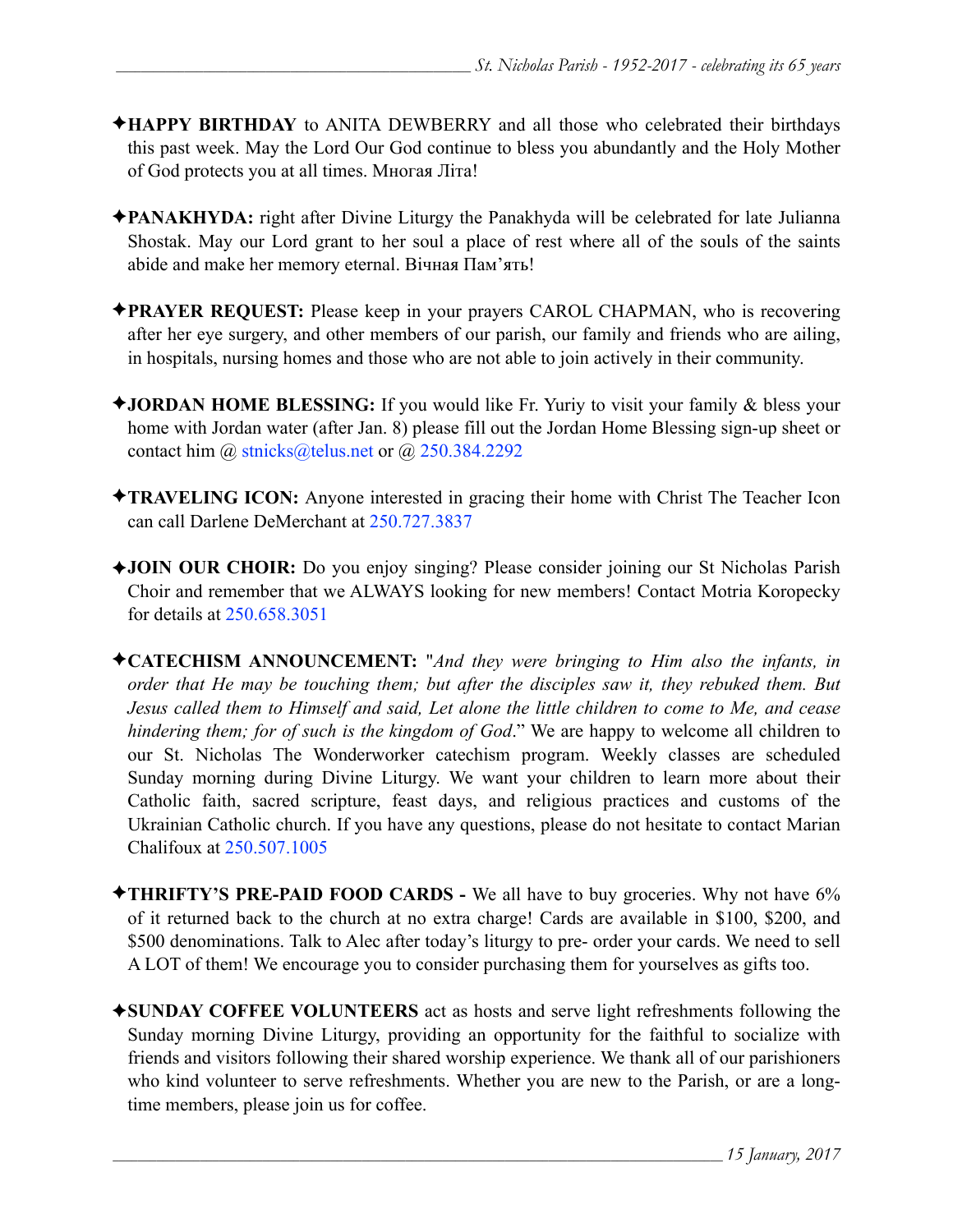✦**BE A STEWARD:** Have you ever wondered what more can you do to help our parish? Here are some suggestions: **Steward** of property security; **Steward** of grounds cleaning; **Steward** of cleaning church; **Steward** of church linen; **Steward** of outreach; **Steward** of caring; **Steward** of prayer; **Steward** of service. Quite often, our homebound or senior members, once active in their younger years, want to find purpose in their senior years. It's not only about doing but about "BEING" present to others. Contact Fr. Yuriy **OR** Darlene DeMerchant for more information. You will be amazed how "BEING" can make a difference.

✦**JANUARY 8, SUNDAY DONATIONS:** Coffee: \$31.75; Vigil lights: \$23.20; Loose collection: \$79.25; Envelope collection: \$542.00; Pre-authorized payments Jan 2 to Jan 8 2017: \$320.00

✦**NEXT PARISH COUNCIL MEETING:** Tuesday, January 24 at 6PM

## SAINTS OF THE DAY

### Our Holy Father Paul of Thebes

 Born of wealthy parents in Lower Thebes in Egypt in the reign of the Emperor Decius, he and a sister of his together inherited all their parents' property. But his brother-,in-law, an idolworshipper, plotted to seize Paul's half of the inheritance. He therefore threatened Paul that he would betray him to the authorities as a Christian if he did not hand over his share of the property. This misfortune, coupled with the examples of self-sacrifice by the Christian martyrs that Paul saw with his own eyes, induced him to give his half of the property to his sister and go of into the desert, where he lived in asceticism until his death. The spiritual heights attained by this giant of a monk are testified to by no less a person than St Antony the Great, who once visited Paul and saw how the wild animals and birds of the air ministered to him. Returning from this visit, Antony said to his monks: 'Woe is me, my children, a sinful and false monk, who am a monk in name only. I have seen Elias, I have seen John in the desert, and I have seen Paul - in Paradise!' St Paul lived 113 years, and entered peacefully into rest in the Lord in the year 342.

### Our Holy Father John (The Hut-Dweller)

 He was born in Constantinople in the early part of the 5th century, of rich and eminent parents whose only child he was. Drawn by inclination to the spiritual life, the young John fled with a monk to a monastery in Asia Minor. He spent six years in this monastery in the greatest restraint, prayer and obedience to the superior. Then the devil attacked him with the temptation to leave the monastery and return to his parents, to live with them as a nobleman. He indeed returned to his parents' home, but dressed as a beggar. He saw his parents, but, not wishing to reveal himself to them as their son, remained as a beggar in their courtyard, living off the crumbs that the servants threw him and enduring much ridicule from all. He lived thus for three years,